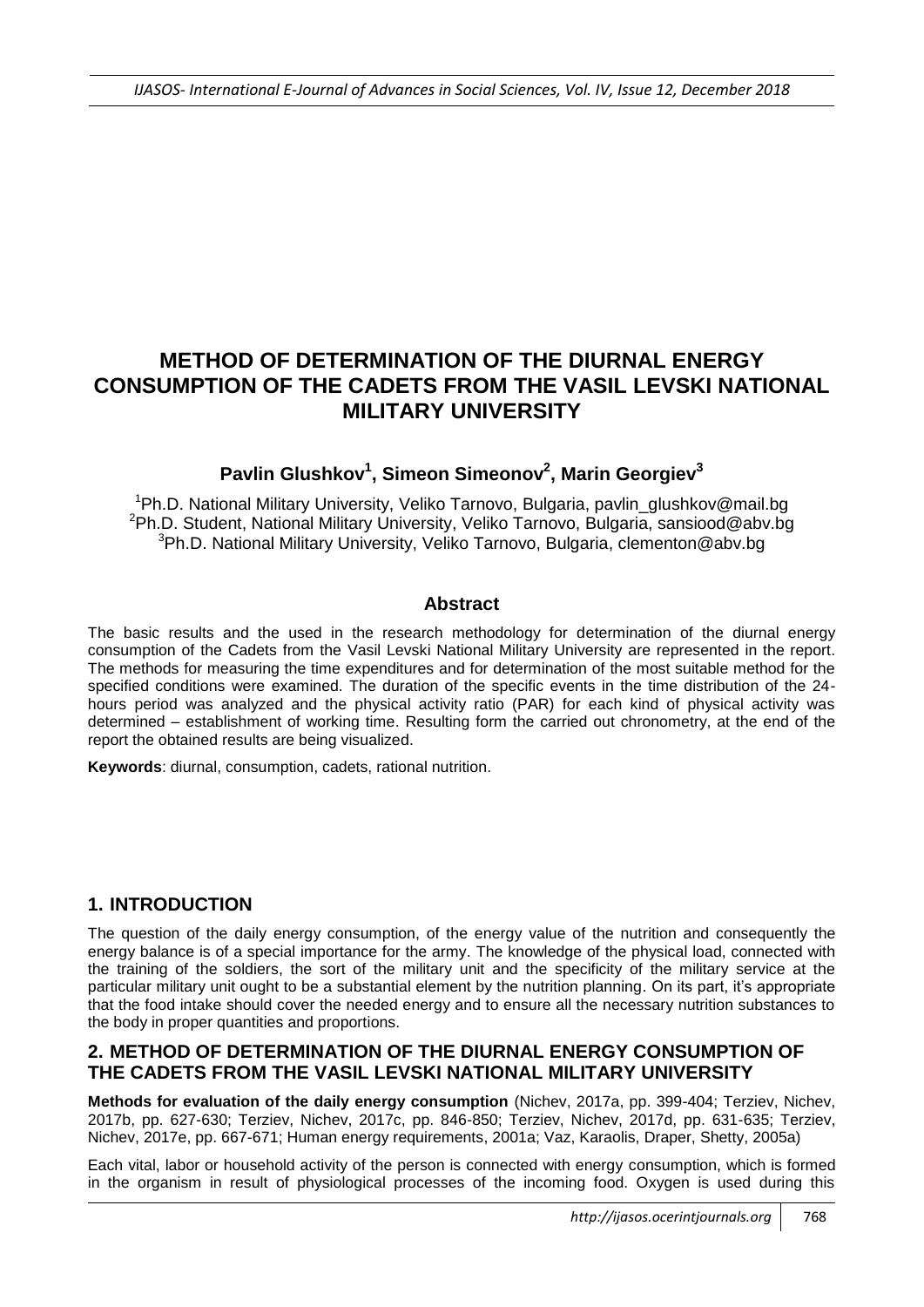process, while carbon dioxide, nitrogen compounds are released and warmth is liberated. The researchers divide the methods of evaluation of the daily energy consumption into two major groups: laboratory and estimated methods.

To the laboratory methods belong the versatile methods of the calorimetry – the method of the direct thermal calorimetry, based on the exact measuring of the liberated by the body warmth and the method of the respiratory energometry, based on the consumption of oxygen and the exhaled carbon dioxide. The liberated carbon dioxide can be measured using the method of the Reverse Fick. The method of the Reverse Fick is based on the measuring of the heart capacity (warmth dilution) and the difference of the oxygen concentration between the arterial and the mixed venous blood. The Method of the Nutrition Energometry is based on the laboratory analysis of the nutrition value of the taken food and the unassimilated part of the food or upon the evaluation of the energy value of the taken food and weight control during a specified time period. By the method of pulse measuring, with the help of a special appliance – pulse tachometer, the frequency of the pulse is measured during the performance of different physical activities and the results are transformed into kilocalories.

The estimated methods are based on the ground metabolism and factors of physical activity. In these methods the ground metabolism is determined separately with the help of formulas, based on the factors, sex, weight, age and height. The sum of the values obtained shows the amount of the consumption for the ground metabolism.

In 2001 the Food and Agriculture Organisation (FAO) of the United Nations Organisation published a Report on behalf of the Food and Agriculture Organisation (FAO), of the World Health Organisation and the University of the United Nations (UNU), where a wide range of experts evaluate the level of the scientific knowledge for determination of energy needs of the population and suggest recommendations for the nutrition of the population. It's established in the report, that the evaluations mustn't be based solely on physical efforts in result of professional work, because there are people with professions with less physical load, who exercise active physical activity during their free time, and people with big work loads, who have sedentary way of life during the rest part of the day. On that basis the diurnal energy consumption is determined by the way of life, which combines the obligatory physical works and the physical activity during the free time. The researches of the WHO demonstrate that the average energy consumption during the 24 hours period must be the same both for men and for women.

The table-chronometric method reads exactly the spent time for a specific activity. The obtained data, with the help of tables of the energy consumption for different kinds of activities allow us to determine the daily energy consumption of the person. Initially the time consumption is measured separately for the daily activities of a particular person, fixing their duration.

The analysis of the methods of evaluation of the daily energy consumption brings the conclusion, that the most suitable method for determination of the daily energy consumption of the Cadets from the Vasil Levski National Military University is the method, proposed by the Food and Agriculture Organisation, the World Health Organisation and the UN University, which needs to be adapted to the specificity of the activity of the Military University.

### **Research of the duration of the events, included in the time distribution**

According to the "Rules for the internal discipline of Vasil Levski National Military University, announced by Order Nr. 529 from April, 12<sup>th</sup> 2012, the basic events, included in the time distribution, are: universal actions; actions, connected with the training process; specific actions; additional actions. The universal actions regulate the working time and the weekend rest of the commanding and the teaching staff, of the instructors and the support staff at the Vasil Levski National Military University.

The actions, connected with the training process, comprise: the school hours; the hours for self-training; the periods for amendment of bad current marks; the time for tutorials and classes instructions; weekly organization of the educative process; analysis of the educative process; sessions of the Rector, Dean and College Councils.

The specific events are connected with the preparation of the Cadets for the performance of the military service as profession and comprise: getting up in the morning; physical exercises, including morning exercises and sporting-mass work; individual dressing; cleaning of the bedrooms and areas; feeding time; time for falling in and trainings; private time; retreat time; time for sleep (8 hours). According to the characteristic of the activity within the specific events, working time and private time can be distinguished.

The additional actions determine the times for: preparation and instructing and doing the service of the 24 hours fatigue; cleaning and servicing of the weapon.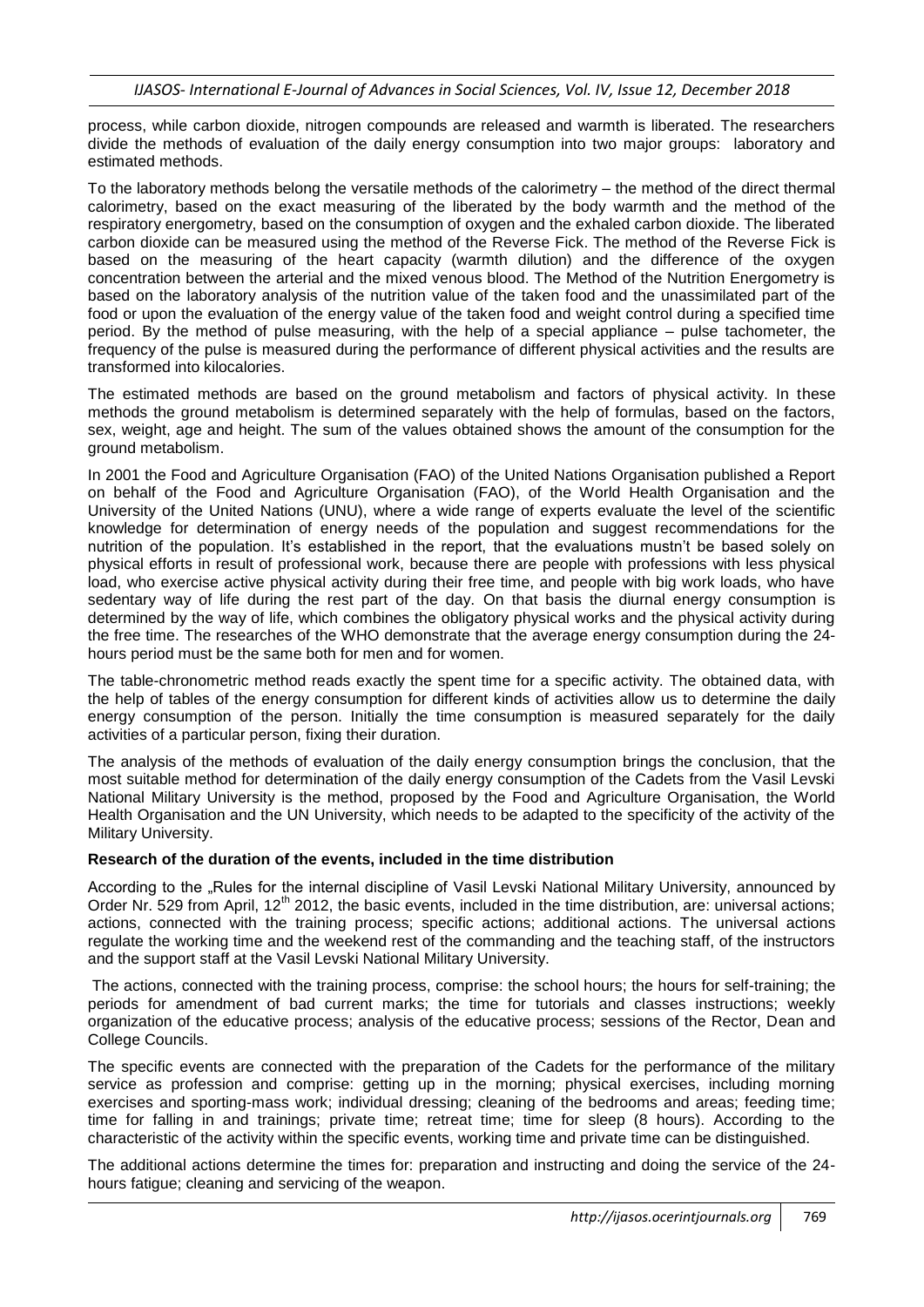The events, connected with the education process and the specific events are of big interest for the needs of the present research. Both of them are entirely covered by the definition "educative process". A big number of researchers had analyzed the educative process from different points of view, but an overall study of the 24-hours' time requirement is missing from the scientific literature. The examination of the 24-hours' time requirement for the educative process at Vasil Levski National Military University is a basic starting point for the analysis of the educative time and for the elaboration of other kinds of time standards.

Out of the point of view of the analysis of the 24-hours' time distribution at "Vasil Levski National Military University" practically two basic groups of methods for study of the 24-hours' time requirement for the educative process can be used, and namely: methods of direct study of the time requirements and methods of indirect study of the time requirements.

The methods of direct study of the time requirements can be divided into: methods for examination of a part of a specified action or of an element of a particular educative function and methods for examination of the aggregate time requirements.

The specific of the educative process at Vasil Levski National Military University presumes a large extent of detailing and regulation of the daily actions. A significant part of the actions, grounded in the time distribution, are regulated by the Regulations of the Military Service, by the rules of the University, by the orders of the Superior of Vasil Levski National Military University or there exist ratified instructions, methodologies and further documents, possessing an obligatory nature. This presumes their separation into elements of the specified educative function, which can be studied independently from each other.

The carried out examination of the methods for study of the time requirements and of the specificity of the educative process bring the conclusion, that the most suitable method to apply when studying the 24-hours time requirements, is the method of chronometry.

The chronometry is one of the main methods for examination of the time requirements, which is used in practice for the research of the duration of the most momentary elements of the particular activities.

The essence of the chronometry as a method for research of the time requirements is reduced to specifying, writing down and processing of their duration in respect of determination of their objectively needed extent in specified conditions. Depending on that, whether the object of chronometry are the brief and the frequently most repeated elements of the operation, work or function, performed by a single person or many persons, we distinguish individual and group chronometry.

### **Research of the basic actions, included into the time distribution during the 24-hours period**

The research of the basic actions, included into the time distribution during the 24-hours period was carried out during the period 25-26th of April, 2017. In result of the analysis a chronogram of the organization and of the structure of the 24-hour day of the Cadet at Vasil Levski National Military University – Region Veliko Tarnovo, was elaborated, according to the time distribution. The time distribution during the 24-hours period, according to the characteristic of the activities is shown on figure 1.



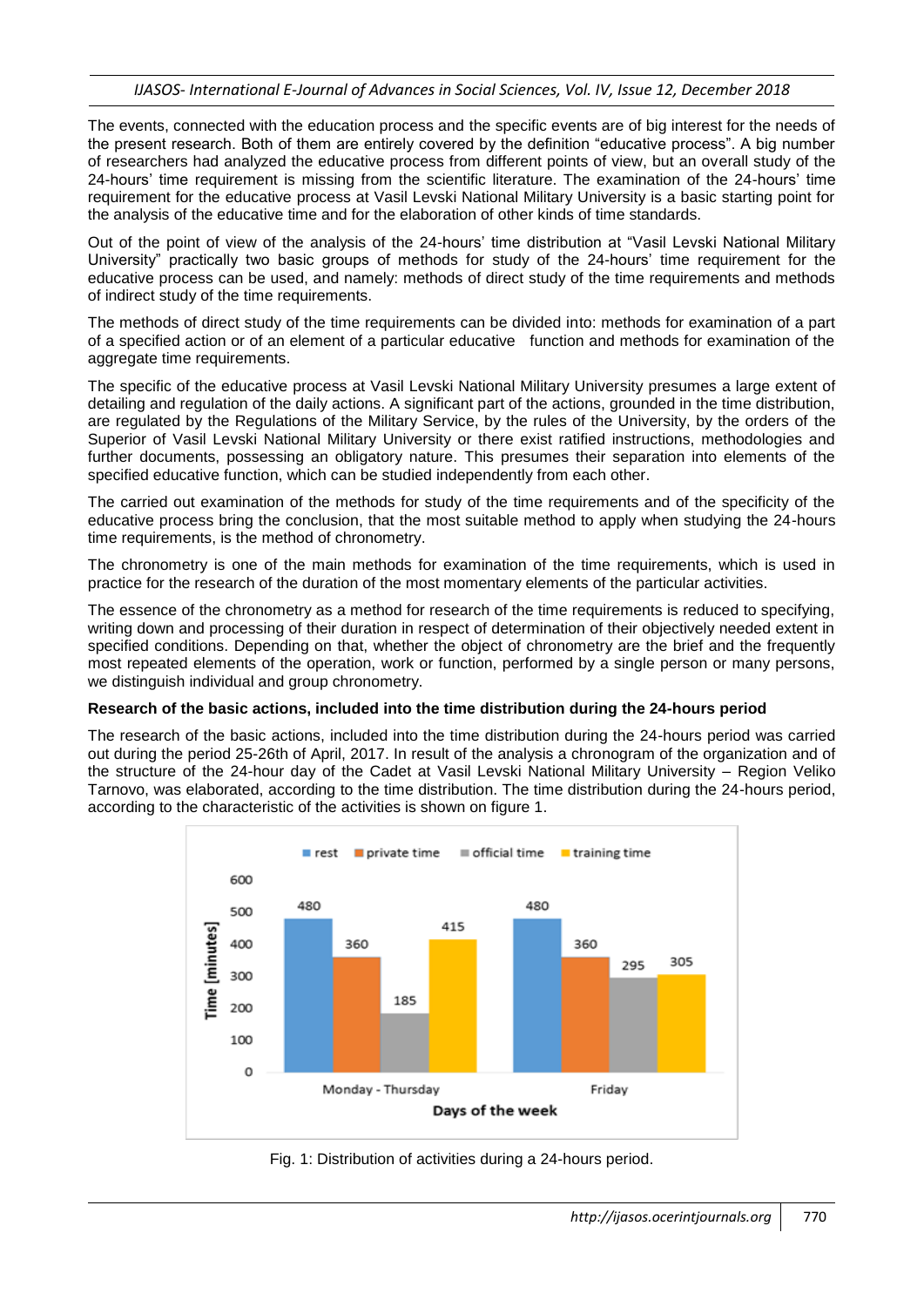It's obvious, that the time, spent for rest (sleep) and the private time occupy 58.3 %, the training time on the days from Monday to Thursday cover 28.8% and on Friday 21.2%, while the official time occupies respectively 12.9% and 20.5% of the 24-hours period.

### **Analysis and determination of the physical activity standard for the official time**

During the period 02.05.2017 - 12.05.2017 a group chronometry of the duration of specific events, having the property of an official activity, of the time distribution during the 24-hours period at Vasil Levski National Military University was carried out. The group chronometry was performed with the help of the method for current observation and comprised cadets, studying in the Faculty "General Forces". The results of the implemented chronometry are generalized in Table 1.

### **Table 1: Generalized data from the chronometry of the time distribution during the period 02.05.2017 - 12.05.2017**

| Nº             | Type of activity                                 | Average<br>value<br>(in min) | Deviation<br>from<br>value<br>average<br>$(in min \pm)$ |
|----------------|--------------------------------------------------|------------------------------|---------------------------------------------------------|
| $\mathbf{1}$   | <b>Breakfast</b>                                 |                              |                                                         |
|                | Standing                                         | 20                           | ±2                                                      |
|                | Eating                                           | 18                           | ±1                                                      |
|                | March                                            | $\overline{2}$               | $+1$                                                    |
| $\overline{2}$ | Preparing for classes and movement               |                              |                                                         |
|                | Standing                                         | 8                            | $\blacksquare$                                          |
|                | March                                            | $\overline{2}$               | $\blacksquare$                                          |
| 3              | Morning review and raising the national flag     |                              |                                                         |
|                | Standing at attention                            | 8                            | ±1                                                      |
|                | Standing at ease                                 | $\overline{2}$               | ±1                                                      |
| 4              | Movement for classes                             |                              |                                                         |
|                | March                                            | $\overline{2}$               | $\blacksquare$                                          |
|                | Standing                                         | 8                            | $\overline{\phantom{a}}$                                |
| 5              | Personal hygiene, line-up and movement for lunch |                              |                                                         |
|                | March                                            | $\overline{2}$               | ÷                                                       |
|                | Standing at attention                            | $\overline{3}$               | ±1                                                      |
|                | Standing at ease                                 | $\overline{2}$               | ±1                                                      |
|                | March                                            | 3                            | $\blacksquare$                                          |
| 6              | Lunch                                            |                              |                                                         |
|                | Personal hygiene                                 | $\overline{2}$               | $\mathbb{Z}^2$                                          |
|                | Eating                                           | 18                           | ±1                                                      |
|                | Standing                                         | 18                           | ±1                                                      |
|                | March                                            | $\overline{2}$               | ÷.                                                      |
| $\overline{7}$ | Private time and movement for classes            |                              |                                                         |
|                | Personal hygiene                                 | $\overline{4}$               | $+3-4$                                                  |
|                | Standing                                         | $\overline{4}$               | $+5-3$                                                  |
|                | March                                            | $\overline{2}$               | ±1                                                      |
| 8              | Cleaning guns and equipment                      |                              |                                                         |
|                | Cleaning guns and equipment                      | 40                           | $\blacksquare$                                          |
| 9              | Movement for classes                             |                              |                                                         |
|                | March                                            | 5                            | ÷,                                                      |
| 10             | Lowering the national flag                       |                              |                                                         |
|                | Standing at attention                            | 4                            | ±1                                                      |
|                | Standing at ease                                 | $\overline{4}$               | ±1                                                      |
|                | March (slow)                                     | $\overline{2}$               | ä,                                                      |

### **Physical activity ratio of the single activities**

A big number of researchers consider, that the energy costs for a single activity during a time unit both for men and for women can be assumed as equal, because of the high level of correlation (p=0,97).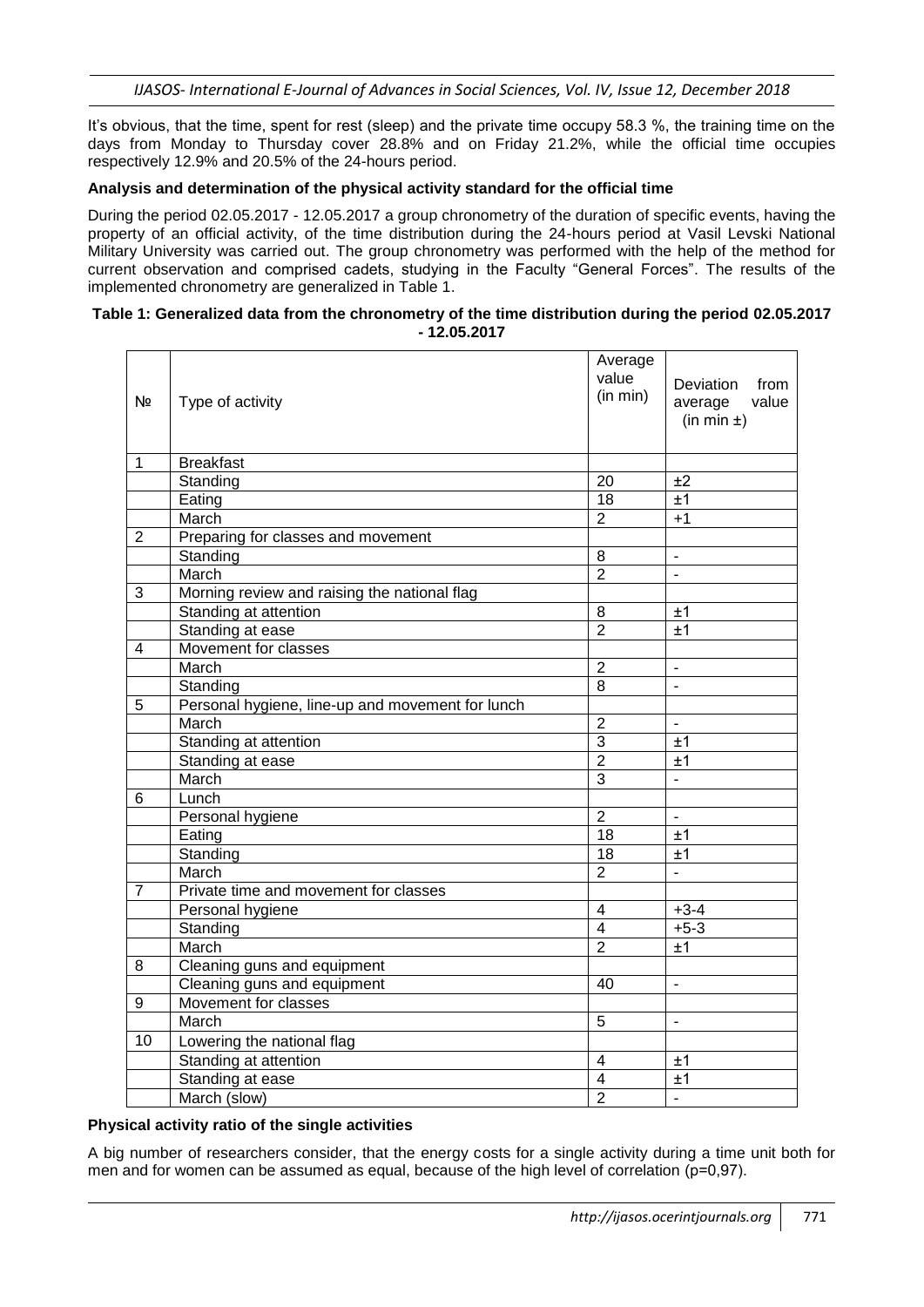*IJASOS- International E-Journal of Advances in Social Sciences, Vol. IV, Issue 12, December 2018*

Based on this analysis and on the recommendations of FAO (FAO 2001), in Table 2 are generalized the separate physical activity ratios for the single activities during the 24-hours period of the Cadets at Vasil Levski National Military University. If several values of a single physical activity ratio (PAR) are available, than the choice is made according to the specificity of the sort of activity and to climatic conditions under which the energy requirement was determined.

| <b>Activities</b>                                                  | <b>PAR</b>       |  |  |  |
|--------------------------------------------------------------------|------------------|--|--|--|
| Military training                                                  |                  |  |  |  |
| Physical training                                                  | 3,43             |  |  |  |
| Physical training - Mixed sports<br>indoors including rest pauses  | 2,17             |  |  |  |
| Physical training - Mixed sports<br>outdoors including rest pauses | 3,21             |  |  |  |
| Physical training - Mass games                                     | 5,06             |  |  |  |
| Marching (4 km/h) with a 27 kg load                                | 4,44             |  |  |  |
| Bayonet exercise                                                   | 3,18             |  |  |  |
| Drill without arms                                                 | 2,01             |  |  |  |
| Squad and platoon drill                                            | 3,07             |  |  |  |
| Company drill                                                      | 3,13             |  |  |  |
| Standing at attention                                              | 1,25             |  |  |  |
| Standing at ease                                                   | 1,16             |  |  |  |
| Parade                                                             | 4,26             |  |  |  |
| March (slow)                                                       | 3,18             |  |  |  |
| March (fast)                                                       | 4,69             |  |  |  |
| <b>Tactical exercises</b>                                          | 7,0              |  |  |  |
| <b>Tactical training</b>                                           | 5,22             |  |  |  |
| Field exercises                                                    | 4,58             |  |  |  |
| Rifle exercises, lying down                                        | 3,37             |  |  |  |
| Rifle exercises, kneeling                                          | $\overline{2,7}$ |  |  |  |
| Rifle exercises, standing                                          | 3,21             |  |  |  |
| Cleaning guns and equipment                                        | 2,3              |  |  |  |
| Throwing hand grenade                                              | 2,37             |  |  |  |
| Digging trenches                                                   | 4,61             |  |  |  |
| Digging foxhole (mixed with<br>marching and short rest periods)    | 4,48             |  |  |  |
| Obstacle course without pack and<br>rifle                          | 4,94             |  |  |  |
| Obstacle course with pack and rifle                                | 6,43             |  |  |  |
| Creeping and crawling with full<br>equipment                       | 7,69             |  |  |  |
| Driving a tank                                                     | 2,03             |  |  |  |
| Carrying boxes of ammunition                                       | 5,32             |  |  |  |

| Table 2: Generalized standards of the physical activity for the actions of the Cadets at Vasil Levski |
|-------------------------------------------------------------------------------------------------------|
| <b>National Military University</b>                                                                   |

| Activities                              | <b>PAR</b>        |
|-----------------------------------------|-------------------|
| Guard and sentry drill                  | 2,44              |
| Sentry duty                             | 3,13              |
| Fatigue-duty                            | 3,29              |
| Learning activity                       |                   |
| Listening to lecture                    | 1,63              |
| Seminar classes                         | 1,30              |
| Self-study                              | 1,38              |
| Moving between classes                  | 3,18              |
| Break between classes (standing)        | 1,23              |
| Official duties and personal activities |                   |
| Sleeping                                | 1,0               |
| Lying                                   | 1,07              |
| Sitting quietly                         | 1,16              |
| Standing                                | 1,23              |
| <b>Watching TV</b>                      | 1,64              |
| Working on computer                     | 1,8               |
| Listening to music                      | 1,57              |
| Playing cards/board games               | 1,5               |
| Reading                                 | 1,22              |
| Dressing and undressing                 | 2,4               |
| Washing hands/face and hair             | 2,3               |
| Self-study                              | 1,38              |
| Eating and drinking                     | 1,6               |
| Walking slowly                          | $\frac{2,1}{2,0}$ |
| Driving a car                           |                   |
| Sitting on a car / bus / train          | 1,2               |
| Shopping                                | 4,6               |
| Housework                               | 2,8               |
| Bed making                              | 3,4               |
| Sweeping floor                          | 2,3               |
| Ironing equipment                       | 1,7               |
| Cleaning/sweeping yard                  | 3,6               |
| Writing                                 | 1,4               |

### **Analysis of the duration of the sporting-mass work and determination of the standard for the physical activity for each variant of physical exercises**

The sporting-mass work at Vasil Levski National Military University is carried out according to the time distribution and to the approved by the Head of the Department "Language tuition and physical training" schedule. All cadets perform mass sporting work on Monday and on Wednesday, except the cases, when they have got planned school hours at the same time, which different variants of physical activity.

The sporting-mass work at Vasil Levski National Military University comprise five variants of physical training. The analysis of the typical property of the variants of physical exercises in the sporting-mass work, the specificity of the sort of physical activity and the generalized data for the different activities of the Cadets grant us the basis to recommend the following physical activities:

- Variant I: exercising 1000 m cross and a cross-fit complex - 2.17;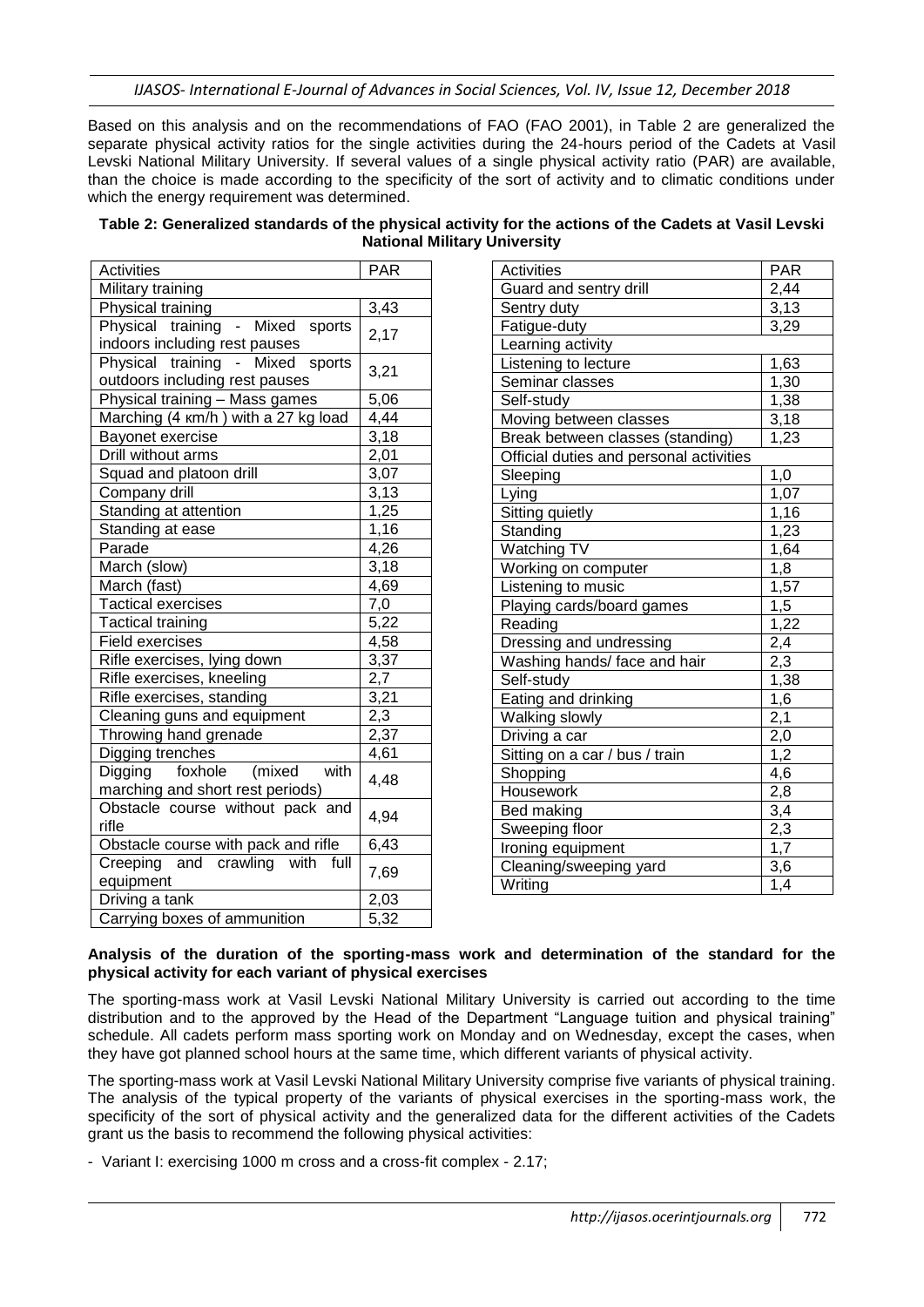- Variant II: Sporting games - 5,06;

- Variant III: a general control exercise at a uniform track with hurdles and performance of chin up at horizontal bar, contraction and tension of hands at stronghold on parallel bars - 3,21;

- Variant IV: a special control exercise on a track with hurdles and cross 3000 m training 3,43;
- Variant V: exercising a speeded movement within the subdivision without a weapon 4,44.

### **Analysis of the obtained results**

During the research of the daily energy requirement of the Cadets it was evaluated the energy requirement of medical healthy cadets form Vasil Levski National Military University – region Veliko Tarnovo, who performed the usual actions from the time schedule. Generally 295 examinations of 59 Cadets during the period 15.05.2017 - до 19.05.2017 were performed. All the examined persons are within the range 19-24 years old and are students from first up to fifth course. The main characteristics of the examined group are listed in Table 3.

|                            |            | Cadets (n=295)   |                       |            |
|----------------------------|------------|------------------|-----------------------|------------|
| Parameter                  | mark       | Average<br>value | Standard<br>deviation | Range      |
| Age                        | vears      | 21               | ± 1                   | 19-24      |
| Weight                     | kg         | 72,1             | ± 13,6                | 47,0-108,3 |
| Височина                   | cm         | 174,7            | ± 10,1                | 150-196    |
| expense of<br>energy       | kcal / day | 2673,6           | ± 518,3               | 1651-4161  |
| physical activity<br>ratio |            | 1,56             | ±0,13                 | 1,32-2,13  |

**Table 3: Characteristics of the examined group** 

After a preliminary preparation the Cadet, participating in the Program, performed an individual recording of his physical activity during a 5-days period of his usual daily practice. All sorts of loads, connected with the preparation of the Cadets were taken into account, measuring in minutes the duration of each of them during the day. Based on the results of the 5-days period recording of the described sorts of physical and mental activities, was determined the duration of each of them. By means of the indirect calorimetry was determined the energy requirement for a time unit. (kcal/min). The minute energy requirement at idle state was determined using data of the WHO, based on data about the sex, age and the weight(Terziev, Nichev, 2017f, p.164; Terziev, Nichev, 2017g, pp.915-919; Terziev, Nichev, Bogdanov, 2017h, pp. 469-475; Terziev, Nichev, Bogdanov, 2017i, pp.671-677; Nichev, 2017j, str. 121-128; Nichev, 2017k, pp. 129-135; Kanev, Terziev, 2017l, pp.413-423; Kanev, Terziev. 2017m, pp. 595-606; Sotirov, Terziev, 2015a, str. 197-207; Sotirov, Terziev, 2015b, p.25; Terziev, 2017n, pp. 893-908; Terziev, 2016a, s.84-90; Terziev. 2017o, p.252; Terziev, 2017p, pp.22-28; Terziev, Vezieva, Arabska, 2016b, str.106-121; Terziev, Manolov, 2016c, pp.15- 20; Terziev, Minev, Sotirov, Ivanov, 2016d; Terziev. Kanev, 2017q, pp.733-742; Terziev, Madanski, 2017v, pp.917-937; Terziev, Madanski, 2017r, pp.28-36; Terziev, Madanski, 2017s, pp.610-625; Terziev, Madanski, Kanev, 2017t, pp.575-594; Terziev, Madanski, Kanev, 2017u, pp.396-415; Terziev, Madanski, Kanev, 2017v, pp.1331-1346; Terziev, Madanski, Kanev, 2017w, pp.1355-1372; Terziev, Madanski, Kanev, 2017x, pp.1380-1393; Terziev, Nichev, 2016e, pp.101-106; Terziev, Nichev, 2017y, pp.661-666; Banabakova, Georgiev, 2018a, pp. 46-51; Banabakova, Georgiev, 2018b, pp. 462-467; Terziev, Manolov, 2016f, pp.307- 318; Terziev, Manolov, 2016g, pp.15-29; Terziev, Manolov, 2016h, s.96-106; Terziev, Manolov, 2016i, pp.570-575; Terziev, Manolov, 2016j, pp.9-13).

## **3. CONCLUSION**

The knowledge of the real energy requirements of the Cadets form Vasil Levski National Military University contributes to the determination of the most appropriate combination of nutrition products and daily menus for the maintenance of their health and for the insurance of an optimal daily activity. It can also be helpful to the Command of the Military University for the elaboration of new nutrition standards, regulations and rations, which would correspond to the nutrition needs and physiological nutrition standards. The energy requirements in a particular situation grant an appropriate scientific basis for the optimization of the expenditures on food for the physically active Cadets.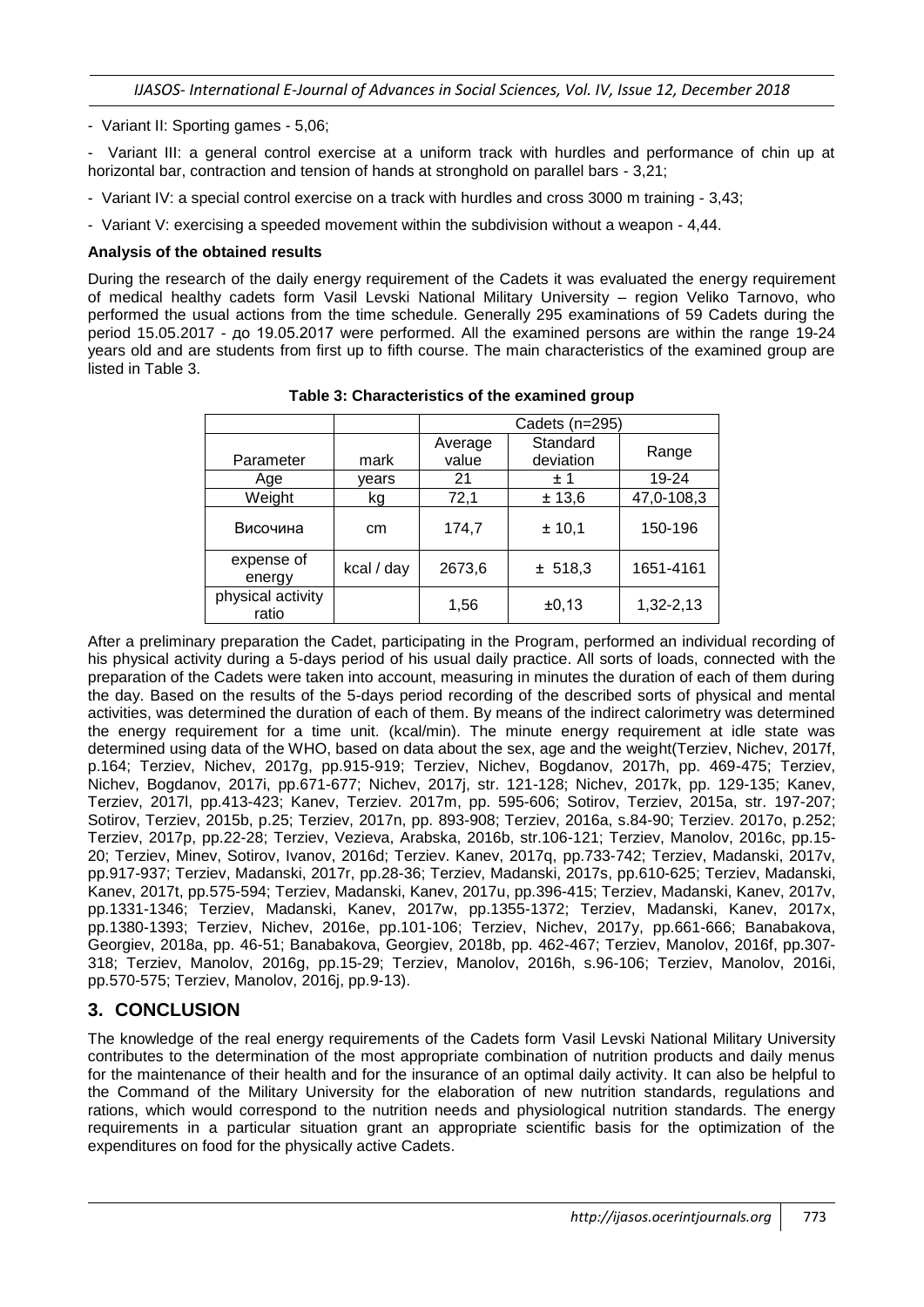## **REFERENCE LIST**

- Nichev, N., (2017a). Research on the Preparation and Professional Realization of Newly Appointed Logistics Officers. // The 23rd International conference Knowledge-Based Organization, Volume XXIII No 2, Nicolae Balcescu Land Forces Academy, Sibiu, Romania, 2017, pp. 399-404.
- Terziev, V., Nichev, N. (2017b). Analysis of the Environment for Military Educational System Functioning and Its Impact on the Preparation of Cadets for Military Professional Activities in the Republic of Bulgaria. // Proceedings of 4th International Conference on Education, Social Sciences and Humanities, 10-12 July 2017, OCERINT, Dubai, UAE, pp. 627-630, ISBN: 978-605-82433-1-6.
- Terziev, V., Nichev, N. (2017c). Research on the Management Skills and Abilities Acquired in the Military Education System. // Central Bohemia University International Conference Proceedings 2017, Innovations in Science and Education, March 22-24, Published by Central Bohemia University, 2017, pp. 846-850, ISSN 1805-997X (Print), ISSN 1805-9961 (Online).
- Terziev, V., Nichev, N. (2017d). Some Aspects on Forming Preparedness of Logistics Military Officers for Management Activities. // Proceedings of 4<sup>th</sup> International Conference on Education, Social Sciences and Humanities, 10-12 July 2017, OCERINT, Dubai, UAE, pp. 631-635, ISBN: 978-605-82433-1-6.
- Terziev, V., Nichev, N. (2017e). Streamlining Management Solutions for Economic, Effective and Efficient Spending of Resources for Security and Defense. Proceedings of 4<sup>th</sup> International Conference on Education, Social Sciences and Humanities, 10-12 July 2017, OCERINT, Dubai, UAE, pp. 667-671, ISBN: 978-605-82433-1-6.
- Human energy requirements. (2001a). Report of a Joint FAO/WHO/UNU Expert Consultation. Rome, 17–24 October 2001.
- Mario Vaz, Nadine Karaolis, Alizon Draper and Prakash Shetty. (2005a). A compilation of energy costs of physical activities. Public Health Nutrition: 8(7A), 2005, pp: 1153-1183, Downloaded from https:/www.cambridge.org/core. IP address: 194.141.64.2, on 22 apr 2017.
- Terziev, V., Nichev, N. (2017f). Developing the readiness for the organizational activity of the cadets. // CBU International Conference Book of Abstracts, March 22-24, 2017, Prague, Czech Republic, Innovations in Science and Education, ISBN 978-80-88042-09-9, p.164.
- Terziev, V., Nichev, N. (2017g)/ Developing the readiness for the organizational activity of the cadets. // CBU International Conference Proceedings 2017, March 22-24, Prague, Czech Republic, Innovations in Science and Education, 2017, SSN 1805-997X (Print), ISBN 978-80-88042-07-5 (Print edition), pp.915-919.
- Terziev, V., Nichev, N., Bogdanov, P. (2017h). Comparative analysis of the formation of military professional skills in the cadets to be trained in logistics specializations. // IJAEDU- International E-Journal of Advances in Education, International Organization Center of Academic Research, www.ocerint.org, 3, 2017, N 9, pp. 469-475, (INT) e-ISSN: 2411-18.
- Terziev, V., Nichev, N., Bogdanov, P. (2017i). Comparative analysis of the formation of military professional skills in the cadets to be trained in logistics specializations. // Proceedings of ADVED 2017- 3rd International Conference on Advances in Education and Social Sciences 9-11 October 2017- Istanbul, Turkey, 2017, ISBN: 978-605-82433-0-9, pp.671-677.
- Nichev, N. (2017j). Ofsetna politika na stranite ot Evropeyskiya Sayuz. Spisanie za nauka "Novo znanie", Akademichno izdatelstvo "Talant", Visshe uchilishte po agrobiznes i razvitie na regionite, Plovdiv, Vol 6, No 1, 2017, str. 121-128, ISSN 2367-4598 (Online), ISSN 1314-5703 (Print) (Ничев, Н. Офсетна политика на страните от Европейския Съюз. Списание за наука "Ново знание", Академично издателство "Талант", Висше училище по агробизнес и развитие на регионите, Пловдив, Vol 6, No 1, 2017, стр. 121-128, (Online) ISSN 2367-4598, (Print) ISSN 1314-5703).
- Nichev, N. (2017k). Perspektivi za izpolzvane na ofsetnite sdelki. Spisanie za nauka "Novo znanie", Akademichno izdatelstvo "Talant", Visshe uchilishte po agrobiznes i razvitie na regionite - Plovdiv, Vol 6, No 1, 2017, pp. 129-135, (Online) ISSN 2367-4598, (Print) ISSN 1314-5703 (Ничев, Н. Перспективи за използване на офсетните сделки. Списание за наука "Ново знание", Академично издателство "Талант", Висше училище по агробизнес и развитие на регионите -Пловдив, Vol 6, No 1, 2017, pp. 129-135, (Online) ISSN 2367-4598, (Print) ISSN 1314-5703).
- Kanev, D.,Terziev. V. (2017l). Behavioral economics: development, condition and perspectives. // IJASOS-International E-Journal of Advances in Social Sciences, Vol. III, Issue 8, pp.413-423, e-ISSN: 2411-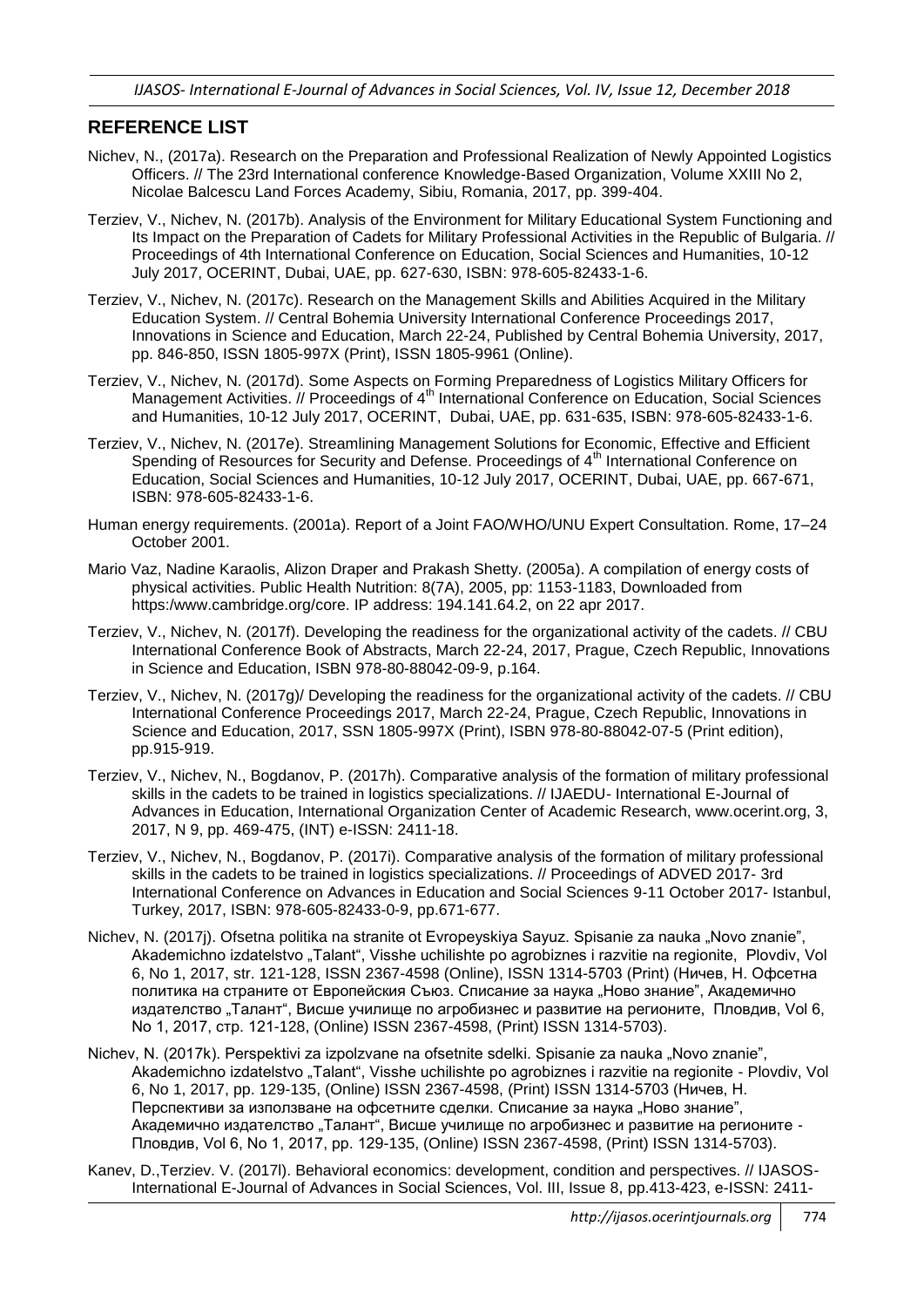183X.

- Kanev, D.,Terziev. V. (2017m). Behavioral economics: development, condition and perspectives. // Proceedings of SOCIOINT 2017- 4<sup>th</sup> International Conference on Education, Social Sciences and Humanities 10-12 July 2017- Dubai, UAE, pp. 595-606, ISBN: 978-605-82433-1-6.
- Sotirov, B., Terziev, V. (2015a). Predizvikatelstva i perspektivi pred obuchenieto po tehnologichni distsiplini. // Parva mezhdunarodna nauchna konferentsiya "Predizvikatelstva pred savremennite organizatsii, svarzani s postigane na ustoychivost - znanie i inovatsii v upravlenieto i funktsioniraneto",Plovdiv. ISBN 978-619-7246-04-9 (DVD), ISBN 978-619-7246-06-3 (e-book), str. 197-207, Сотиров, Б., Терзиев, В. Предизвикателства и перспективи пред обучението по технологични дисциплини. // Първа международна научна конференция "Предизвикателства пред съвременните организации, свързани с постигане на устойчивост - знание и иновации в управлението и функционирането", 12 декември 2015 г., Пловдив, 2015, ISBN 978-619-7246-04-9 (DVD), ISBN 978-619-7246-06-3 (e-book), стр.197-207.
- Sotirov, B., Terziev, V. (2015b). Challenges and perspectives to the training in technological subjects. // Book of Abstracts: First International Scientific Conference "Sustainability Challenges in Modern Organizations - Knowledge & Innovation in Management & Operation", p.25, ISBN 978-619-7246-03-2 (DVD), ISBN 978-619-7246-05-6 (e-book).
- Terziev, Venelin. (2017n). National security of the republic of Bulgaria. // The Chinese Journal of International Politics, 10, 2017, N 4 (2), pp. 893-908, ISSN 1750-8916, Source Normalized Impact per Paper (SNIP): 1.901 SCImago Journal Rank (SJR): 1.238 Impact factor: 1.594 5-Yr impact factor: 1.747.
- Terziev. V. (2016a). Human resource management systems in security and defense: social policies for social activities. // XXXII Mezhdunarodnaya nauchno-prakticheskaya konferentsiya, Evraziyskiy soyuz uchenayh (ESU), Ezhemesyachnayy nauchnayy zhurnal № 12 (33)/ 2016 Chasty 1, Moskva 30.12.2016g., s.84-90, ISSN 2411-6467 (Terziev, Venelin. Human resource management systems in security and defense: social policies for social activities. // XXXII Международная научнопрактическая конференция, Евразийский союз ученых (ЕСУ), Ежемесячный научный журнал № 12 (33)/ 2016 Часть 1, Москва 30.12.2016г., 2016, с.84-90, ISSN 2411-6467).
- Terziev. V. (2017o). Entry Opportunities in the Bulgarian Military Educational System and Ensuring of Civil Rights. // 3rd Central and Eastern European LUMEN International Scientific Conference New Approaches in Social and Humanistic Sciences 8-10 June 2017, Chisinau, Republic of Moldova, 2017, ISBN: 978-973-166-461-3, p.252.
- Terziev. Venelin. (2017p). National security of the republic of Bulgaria. // International Journal of Management and Applied Science, 3, 2017, N 4, ISSN: 2394-7926, pp.22-28.
- Terziev, V., Vezieva, D., Arabska, E. (2016b). Balgarskite universiteti i vazmozhnostite na Operativna programa "Nauka i obrazovanie za inteligenten rastezh". // Mezhdunarodna nauchna konferentsiya "Obrazovanie, nauka, ikonomika i tehnologii" 23-24 yuni 2016 g. Akademichno spisanie "Upravlenie i obrazovanie", 12, 2016, N 1, ISSN 1312-6121, str.106-121 (Терзиев, В., Везиева, Д., Арабска, Е. Българските университети и възможностите на Оперативна програма "Наука и образование за интелигентен растеж". // Международна научна конференция "Образование, наука, икономика и технологии" 23-24 юни 2016 г. Академично списание "Управление и образование", 12, 2016, N 1, ISSN 1312-6121, стр.106-121).
- Terziev, V., Manolov, D. (2016c). Creation of good organizational environment for scientific research activity (Създаване на добра организационна среда за научноизследователска дейност) // Актуальные проблемы глобализации, Салоники, Греция (Actual problems of globalization, August 29, 2016, Thessaloniki, Greece), Scientific journal Economics and Finance, Actual problems of globalization - Collection of scientific articles, 2016, ISBN 978-617-7214-34-1, pp.15-20.
- Terziev, V., Minev, R., Sotirov, B., Ivanov, K. (2016d). Vazmozhnosti za izgrazhdane na tsentar za kompetentnost v Severen tsentralen rayon na Republika Balgariya. // Godishna universitetska nauchna konferentsiya, 20-21 oktomvri 2016 g. NVU "Vasil Levski"- Veliko Tarnovo. Sbornik dokladi tom 2, Nauchni napravleniya "Prirodomatematicheski nauki" i "Tehnicheski nauki", ISSN 1314-1937.
- Terziev. V., Kanev, D. (2017q). Education and Behavioural Failures. // Proceedings of ADVED 2017- 3rd International Conference on Advances in Education and Social Sciences 9-11 October 2017- Istanbul, Turkey, pp.733-742, ISBN: 978-605-82433-0-9.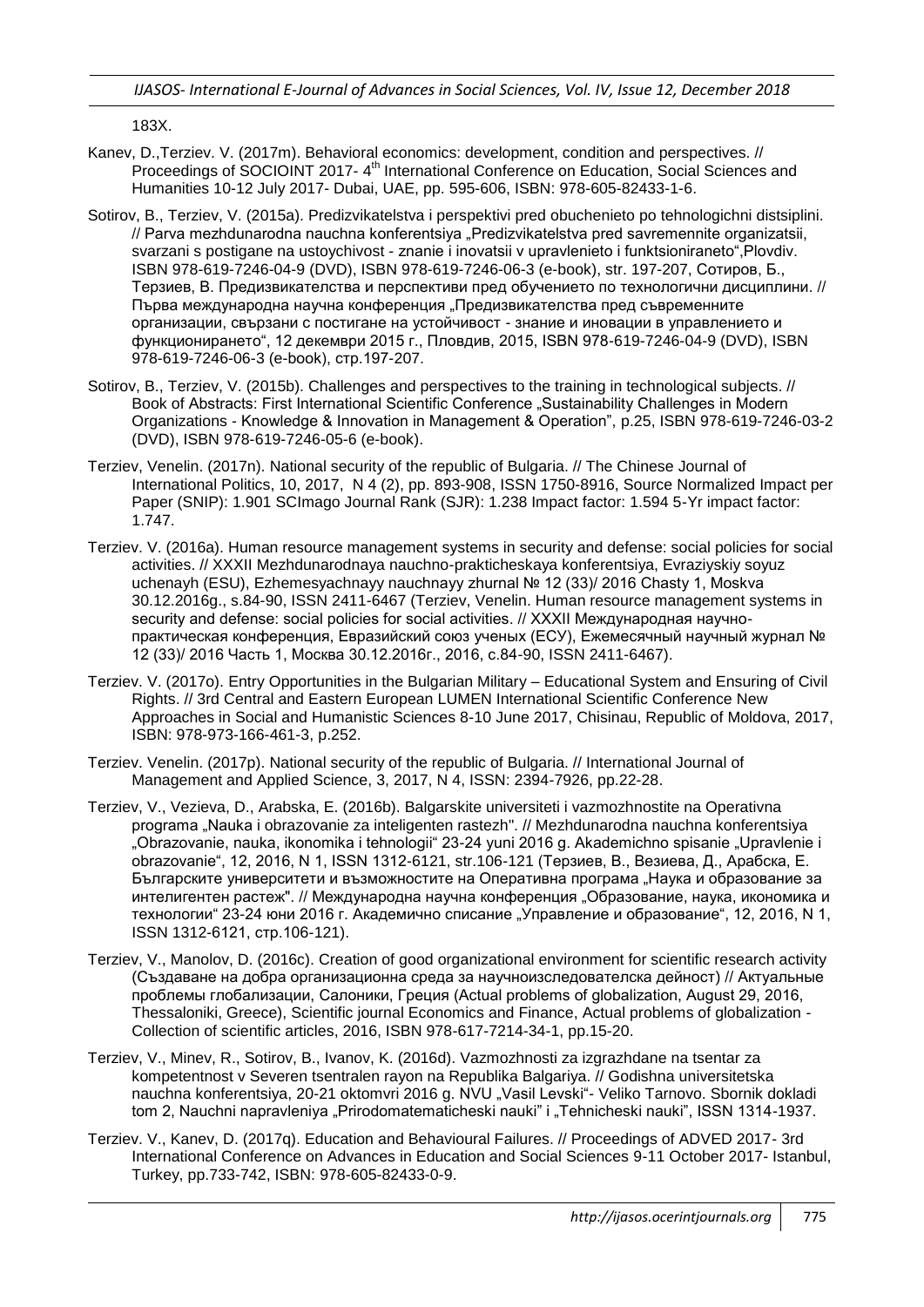- Terziev, V, Madanski, V. (2017v). Development of military education system in Bulgaria. // American Journal of Education, The University of Chicago Press, 2017, 123, 2017, N 4 (2), ISSN: 0195-6744, pp.917- 937.
- Terziev, V, Madanski, V. (2017r). Guidelines for development of military education system in Bulgaria (Nasoki za razvitie na voennoobrazovatelnata sistema na Balgariya). // Topical questions of contemporary science, United States of America 2017, ISBN 978-0-9988732-1-3, pp.28-36.
- Terziev, V, Madanski, V. (2017s). Guidelines for development of military education system in Bulgaria. // Proceedings of the VII International Academic Congress "Fundamental and Applied Studies in EU and CIS Countries" (United Kingdom, Cambridge, England, 26–28 February 2017), Cambridge University Press, ISBN: 978-0-875-83597-4, 7, 2017, pp.610-625.
- Terziev, V, Madanski, V., Kanev, D. (2017t). Entry opportunities in the bulgarian military-educational system and ensuring of civil rights. // Proceedings of SOCIOINT 2017-4<sup>th</sup> International Conference on Education, Social Sciences and Humanities 10-12 July 2017- Dubai, UAE, 2017, ISBN: 978-605- 82433-1-6, pp.575-594.
- Terziev, V, Madanski, V., Kanev, D. (2017u). Entry opportunities in the bulgarian military-educational system and ensuring of civil rights. // IJAEDU- International E-Journal of Advances in Education, 3, 2017, N 8, e-ISSN:2411-1821, pp.396-415.
- Terziev, V, Madanski, V., Kanev, D. (2017v). Entry opportunities in the Bulgarian military-educational system. // Sport, Education and Society, Taylor & Francis, 22, 2017, N 8(2), Source Normalized Impact per Paper (SNIP): 1.459 SCImago Journal Rank (SJR): 1.005 Impact factor: 1.269 Ranking: 60/230 (Education & Educational Research), 20/44 (Hospitality, Leisure, Sport and Tourism), 51/82 (Sport Sciences), Print ISSN: 1357-3322, Online ISSN: 1470-1243, pp.1331-1346.
- Terziev, V, Madanski, V., Kanev, D. (2017w). Condition and capabilities of the military-educational system of the Republic of Bulgaria. // Sport, Education and Society, Taylor & Francis, 22, 2017, N 8(2), Source Normalized Impact per Paper (SNIP): 1.459 SCImago Journal Rank (SJR): 1.005 Impact factor: 1.269 Ranking: 60/230 (Education & Educational Research), 20/44 (Hospitality, Leisure, Sport and Tourism), 51/82 (Sport Sciences), Print ISSN: 1357-3322 Online ISSN: 1470-1243, pp.1355-1372.
- Terziev, V, Madanski, V., Kanev, D. (2017x). Directions for improvement of the military-educational system and its contribution for strengthening national security and the defence of the country. // Sport, Education and Society, Taylor & Francis, 22, 2017, N 8(2), Source Normalized Impact per Paper (SNIP): 1.459 SCImago Journal Rank (SJR): 1.005 Impact factor: 1.269 Ranking: 60/230 (Education & Educational Research), 20/44 (Hospitality, Leisure, Sport and Tourism), 51/82 (Sport Sciences), Print ISSN: 1357-3322 Online ISSN: 1470-1243, pp.1380-1393.
- Terziev, V., N.Nichev. (2016e). Икономически характеристики на офсетните сделки с отбранителни продукти (Economic characteristics of offset transactions with defense products). // Scientific journal "Economics and Finance", Problems of development modern science: Theory and practice – Collection of scienfic articles, 2016, ISBN 978-617-7214-33-4, pp.101-106.
- Terziev. V., N.Nichev. (2017y). Main features of the offsets in defense trade. Proceedings of SOCIOINT 2017- 4th International Conference on Education, Social Sciences and Humanities 10-12 July 2017- Dubai, UAE, 2017, ISBN: 978-605-82433-1-6, pp.661-666.
- Banabakova, V., Georgiev, M. (2018a). Military professional forming of the cadets at Vasil Levski National Military University. // IJAEDU- International E-Journal of Advances in Education, April 2018, Turkey, International Organization Center of Academic Research, www.ocerints.org, Istanbul, Turkey, 2018, pp. 46-51, 4, 2018, N 10, e-ISSN: 2411-1821.
- Banabakova, V., Georgiev, M. (2018b). Military professional forming of the cadets at Vasil Levski National Military University. // Proceedings of INTCESS2018- 5th International Conference on Education and Social Sciences 5-7 February 2018- Istanbul, Turkey, International Organization Center of Academic Research, www.ocerints.org, Istanbul, Turkey, 2018, pp. 462-467, ISBN: 978-605-82433-2-3.
- Terziev, V., Manolov, D. (2016f). Методика за планиране на снабдяването с вещево имущество в ресурсно ограничена среда (Methodology for planning of supply with clothes, shoes and equipment in Bulgarian armed forces). // Tenth International Scientific Conference The power of knowledge, 7-9 October 2016, Agia Triada, Republic of Greece, Knowledge International Journal Scientific papers, Institute of Knowledge Management, Skopje, 14, 2016, N 1, ISSN 1857-92, pp.307-318.